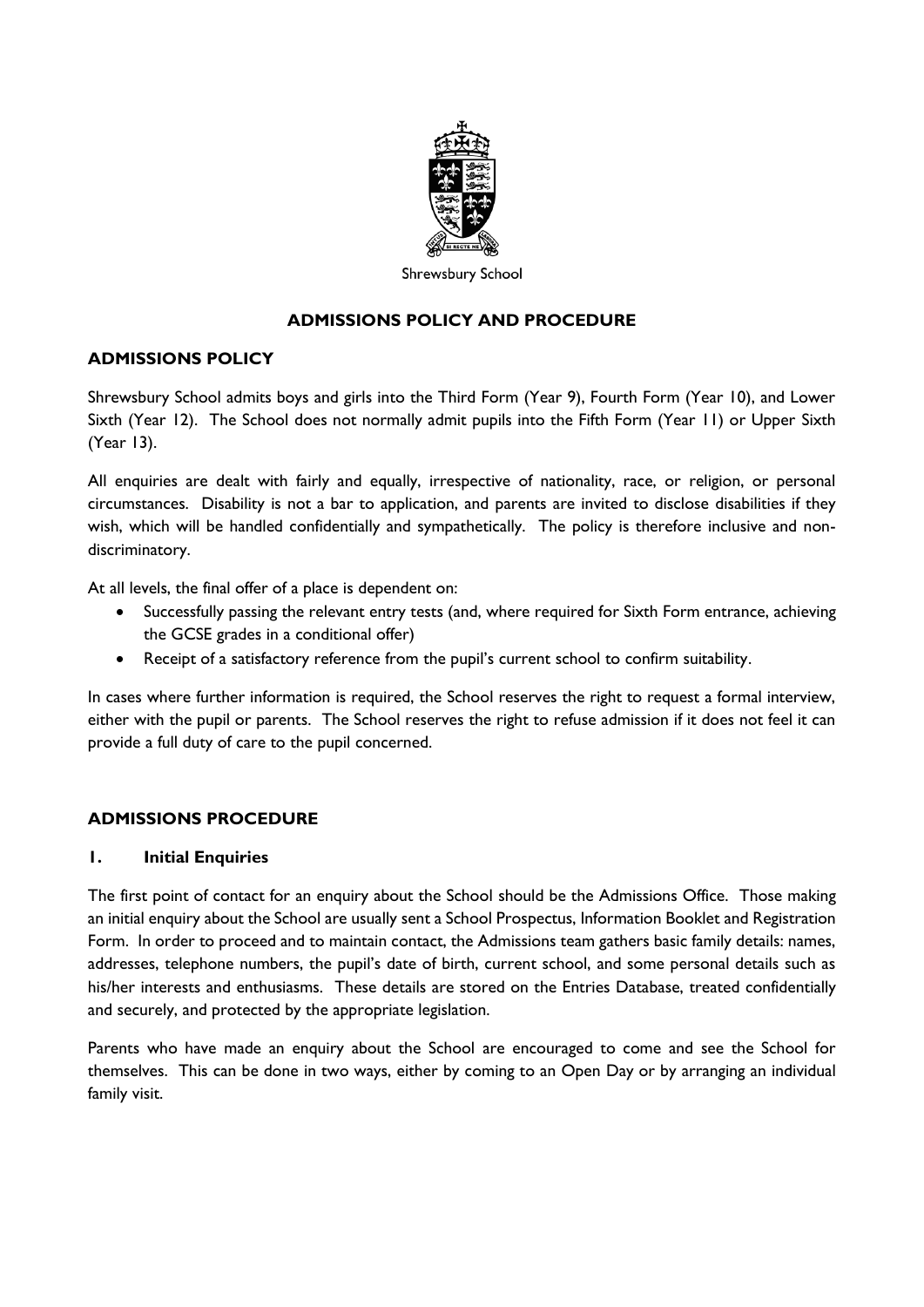# **2. Visiting the School**

Open Days are held on a regular basis throughout the year, and the dates are published in advance on the School's website. Families will hear presentations from the Headmaster and other senior staff, and will receive a tour of the School to include a tour of a house with the Housemaster/Housemistress. Over lunch there is the opportunity to meet a range of the School's teaching staff. Open Days provide families with an ideal introduction to the School, and can be booked online.

An individual Family Visit lasts approximately half a day and allows families to meet the Headmaster, the Director of Admissions, usually two Housemasters or Housemistresses, and to have a tour of the Site with current pupils. It can also be possible to meet specific staff (e.g. Director of Music) if a boy or girl has an interest/strength in a particular area of school life. Families are allocated to houses on an equitable basis, but may express a wish to see a particular house if they wish.

# **3. Registration**

Registration is the formal first stage of the admissions process and involves the return of the appropriate form and submission of a  $£100$  fee. The information gathered allows the School to keep closely in touch with the family. A boy or girl must be registered with the School before they can sit entrance examinations, take part in scholarship assessments, or have a bursary application considered.

# **4. Confirmation of Place**

Parents who wish to confirm a place for their son or daughter at Shrewsbury School can do so at any time by completing the Acceptance of a Conditional Place Form (Acceptance Form). This secures their place, subject to successfully meeting the relevant academic entrance requirements and receipt of a satisfactory reference from their current school.

The School does not formally enquire whether parents would like to confirm their place until 20 months prior to the September of the year of entry (for example January 2018 for entry in September 2019). At this stage an Acceptance of a Conditional Place Form is sent to all registered parents. This form requests a deposit, which is 10% of the current fee for one term. For pupils whose normal residence is outside the UK, there is an additional deposit which is 90% of the current fee for one term. A deposit is not normally refunded if a pupil does not take up the place that has been allocated to them. A deposit is, however, refunded if a pupil does not meet the academic entrance requirements.

The Acceptance Form asks parents to disclose any disability related to their son or daughter of which the School should be made aware. It also asks parents to acknowledge that they have noted the Terms and Conditions.

Confirming a place at Shrewsbury also secures for a boarding boy a place in the House chosen by him and his parents, subject to space being available in that house. [Please note, it is usual to limit the number of pupils from any one feeder school who are entering a single house.] For day boys, the Acceptance Form secures a place at Shrewsbury and the boy is allocated to a house in the June of the year of entry. For all girls (both day pupils and boarders), the Acceptance Form secures a place at Shrewsbury, and the girl is allocated to a house at the end of the Lent Term in the year of entry. In allocating day boys and girls to houses, the Admissions Department aims to produce a balanced entry between houses, but early submission of the Acceptance Form makes it more likely that a pupil will be placed in their first choice house.

From the point at which a family has confirmed the place, Housemasters, in close association with the Admissions Office, make contact with families applying to their Houses, and this continues through to them joining the School.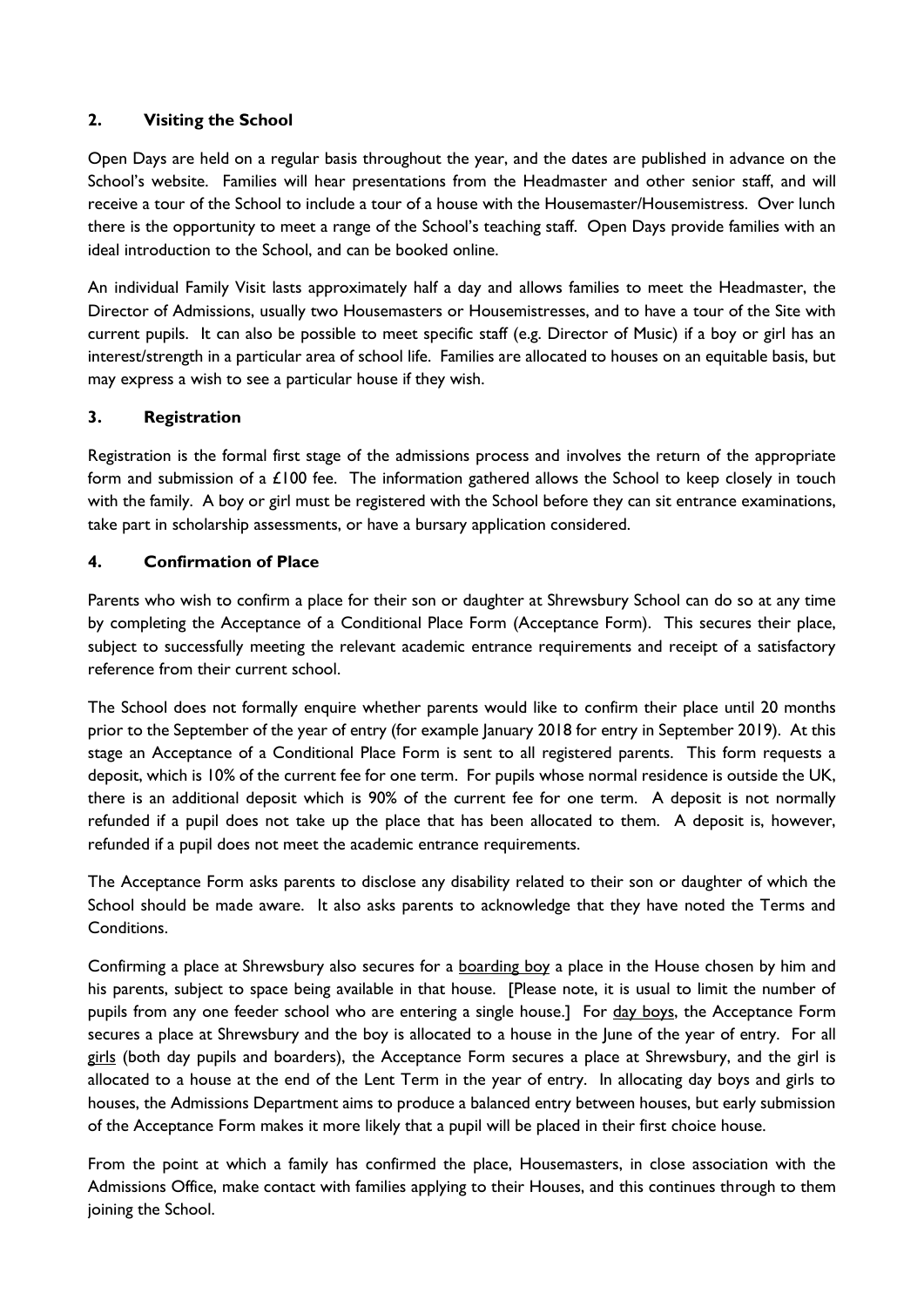# **5. Entrance Examinations**

*Please note – In advance of taking any entrance papers, pupils must be registered with Shrewsbury School, and parents must have informed the pupil's current school that the pupil is taking papers for Shrewsbury School.*

# **5.1 13+ Entry (Year 9)**

13+ entrants who are currently at Prep Schools sit the **Common Entrance Examination** in June of their year of entry. The examination is administered by the ISEB (Independent Schools Examination Board). Pupils take the papers in their Prep School, and the scripts are marked by Shrewsbury School. The pass mark is an average of 55% across all papers. Results are issued to Prep Schools and to parents in the week following the examinations. As part of the Common Entrance process, the Prep School Head writes a reference for each pupil.

13 + entrants who are not at Prep Schools sit the **Shrewsbury School 13+ Entrance Examination** in November prior to the year of entry (or later if available places remain). The examination may be taken at Shrewsbury School, and the date is published in advance. For pupils who cannot attend Shrewsbury on this date, it is usually possible sit the examinations on another date and at another location; appropriate and secure arrangements are made by the Admissions Office in these circumstances, and the candidate will also undergo a SKYPE interview with a member of the Admissions Team. Candidates take papers in English, Mathematics and French (provided they have studied the language for at least a year), and past papers are available on request from the Admissions Office. Results will normally be issued within a week of the papers being sat. Pupils who take our 13+ Entrance papers will be asked to confirm their place after successfully completing the papers, in which case they must do so within a stated period of receiving their examination results.

Pupils may enter for the **Shrewsbury Academic Scholarship** and sit the examinations at Shrewsbury School in May of their year of entry. Full details of the assessment, including the syllabus, is available on the School's website.

## **5.2 14+ Entry**

Fourth Form entrants sit the **Shrewsbury School 14+ Entrance Examination** and take papers in English and Mathematics. The details for the 14+ Entrance Examination are the same as for the 13+ Entrance Examination (see paragraph 5.1 above).

# **5.3 Sixth Form (16+) Entry**

The **Sixth Form Assessment Weekend** takes place in November of the year prior to entry. Candidates come to Shrewsbury on the Friday morning and assessments finish around lunchtime on the Saturday. Candidates take papers in four subjects and also have an academic and pastoral interview. As part of the Sixth Form assessment process, offers are made to Sixth Form applicants on the basis of examination and interview performance, and are conditional on gaining 3 GCSE passes at Grade 7 and 3 GCSE passes at Grade 5. Offers will be made on 1st December and candidates will have approximately three weeks to accept their offer.

Pupils who are unable to attend the Assessment Weekend may take examinations at a later date; appropriate and secure arrangements are made by the Admissions Office in these circumstances, and the candidate will also undergo a SKYPE interview with a member of the Admissions Team. However, candidates should be aware that 16+ entry is highly competitive, and any places remaining after 1st December are awarded on a first come, first served basis.